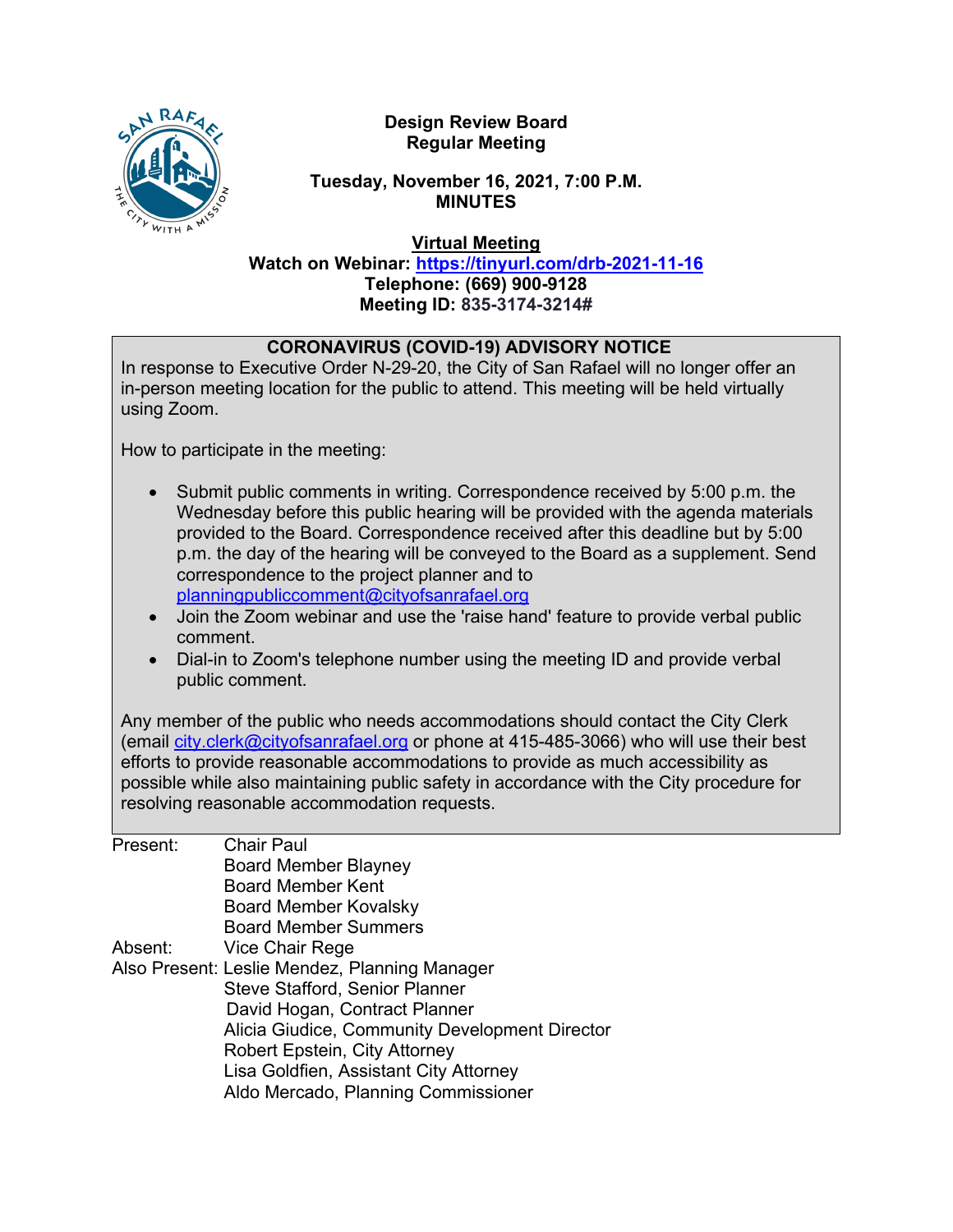### **CALL TO ORDER**

Chair Paul called the meeting to order at 7:01 p.m. He then invited Planning Manager Leslie Mendez to call the roll. All board members were present, except for Vice Chair Rege.

### **PUBLIC NOTIFICATION OF MEETING PROCEDURES**

Chair Paul invited Planning Manager Leslie Mendez who informed the community that members of the public would provide public comment either on the telephone or through Zoom. She explained the process for community participation on the telephone and Zoom.

## **ORAL COMMUNICATIONS FROM THE PUBLIC**

• Victoria DeWitt addressed the Board regarding a recusal petition for Member Stewart Summers for 52/54 Fremont/Marquard Agenda Item.

City Attorney Robert Epstein announced he will defer his comments on the recusal petition until that item is called tonight, as well as, provided comments on the Design Review Board having open time from the public on the Agenda.

# **ORAL COMMUNICATIONS FROM THE PUBLIC (CONTINUED)**

- Robert Chatham addressed the Board regarding concern about light color paint on a hillside home.
- Vicky Fernandez addressed the Board regarding the noticing of public meetings.
- Steve Thomson addressed the Board regarding an organizational chart of staff.

Chair Paul reviewed the procedures for the meeting.

### **CONSENT CALENDAR**

Chair Paul invited public comment; however, there was none.

Member Kent moved and Member Kovalsky seconded to approve the Minutes as submitted*.* 

**1. Approval of the Design Review Board Meeting Minutes of October 19, 2021** *Approved minutes as submitted*

AYES: Members: Kent, Kovalsky, Summers & Chair Paul NOES: Members: None ABSENT: Members: Rege ABSTAIN: Members: Blayney

Motion carried 4-0

**2. 800 Mission Ave. ("Aegis Living San Rafael")** – Review final details on the upperstory stepback along the Mission Avenue elevation, the landscaping of all outdoor common areas (patios and terraces), and the articulation to the north elevation of an approved 103-room/105-bed residential care facility with memory care services located on two vacant parcels at the northwest corner of Lincoln and Mission Ave. A Use Permit and an Environmental and Design Review Permit were approved for the project, subject to conditions, on October 12, 2021 APNS: 011-184-08 & -09; T4N 40/50 zone;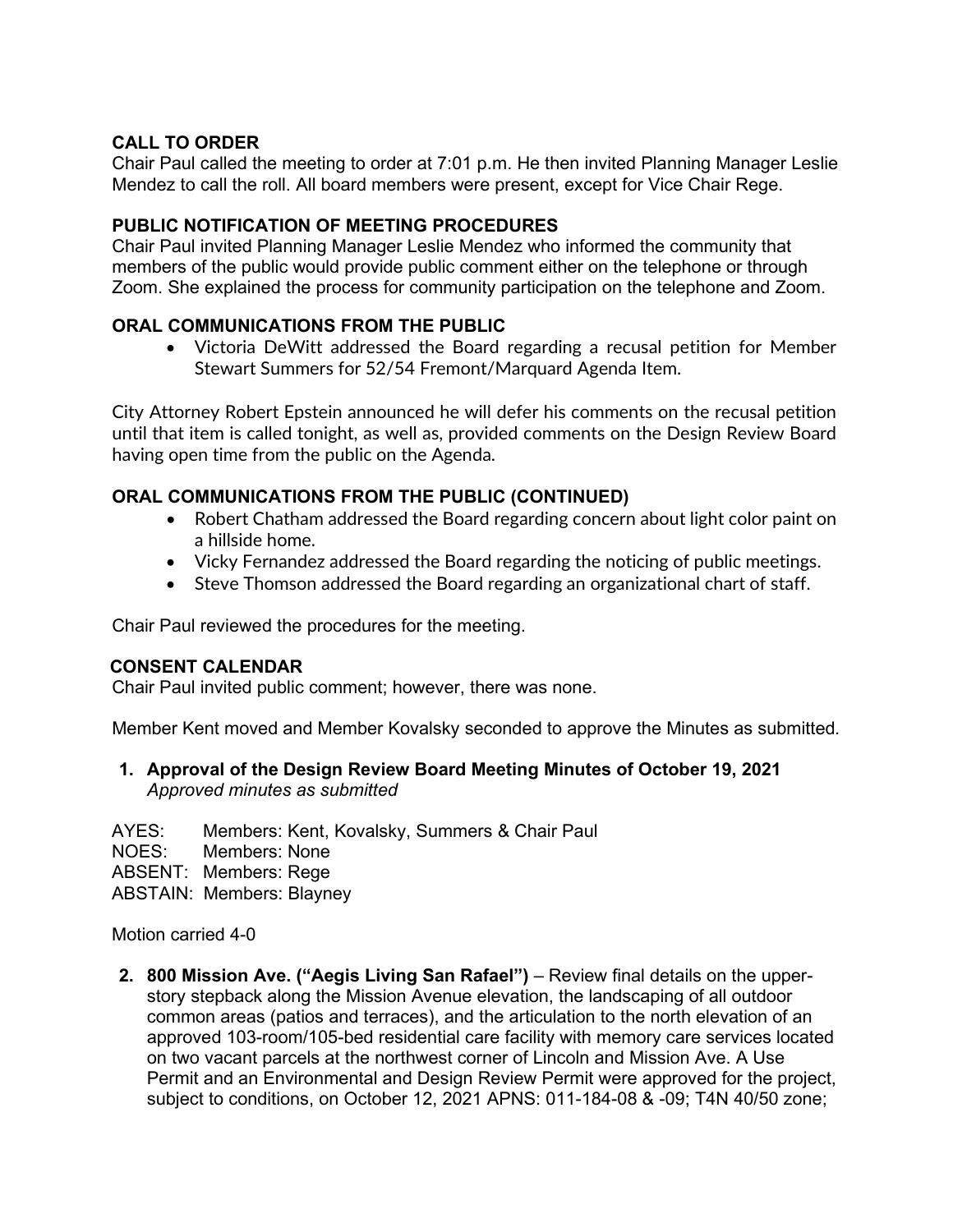ASC San Rafael, LLC, owner; Geoff Forner, applicant; File No.: UP21-006 and ED21- 022

Project Planner: Steve Stafford [Steve.Stafford@cityofsanrafael.org](mailto:Steve.Stafford@cityofsanrafael.org)

Chair Paul invited public comment; however, there was none.

Discussion regarding item being removed from Consent Calendar.

Item pulled from Consent Calendar.

Steve Stafford, Senior Planner presented the Staff Report.

Staff and Applicant responded to questions from the Members.

Chair Paul invited public comment; however, there was none.

Members provided comments.

Discussion between Staff and Members regarding what action needs to be taken at this time.

Member Kent moved and Member Summers seconded to approve the project as discussed tonight.

AYES: Members: Blayney, Kent, Kovalsky, Summers & Chair Paul NOES: Members: None ABSENT: Members: Rege ABSTAIN: Members: None

Motion carried 5-0

### **OTHER ITEM**

**3. 52/54 Fremont/Marquard** – Final Design Review on the practicability of planting Coast Redwoods on the project site as part of a request for a Lot Line Adjustment for property line adjustment, Exception and Environmental and Design Review for: a change in the existing lot configuration, a new 2,492 square-foot, single-family residence on the newly created vacant lot; the conversion of an existing residence which would result in a new 1,554 square foot residence with a 1,104 square foot internal accessory dwelling unit, and an exception for minimum natural state and front and side yard setbacks on the proposed Fremont Road lot; APN: 012-043-11 and 12-043-12; Single-family Residential (R10) District; Applicants: Private Money Management Group LLC, Orange Beacon Mkt., owners; File No(s). LLA18-005/ED18-066/ED20-044/EX19-010 Project Planner: Dave Hogan [Dave.Hogan@cityofsanrafael.org](mailto:Dave.Hogan@cityofsanrafael.org)

Discussion regarding item being removed from Consent Calendar.

Item pulled from Consent Calendar.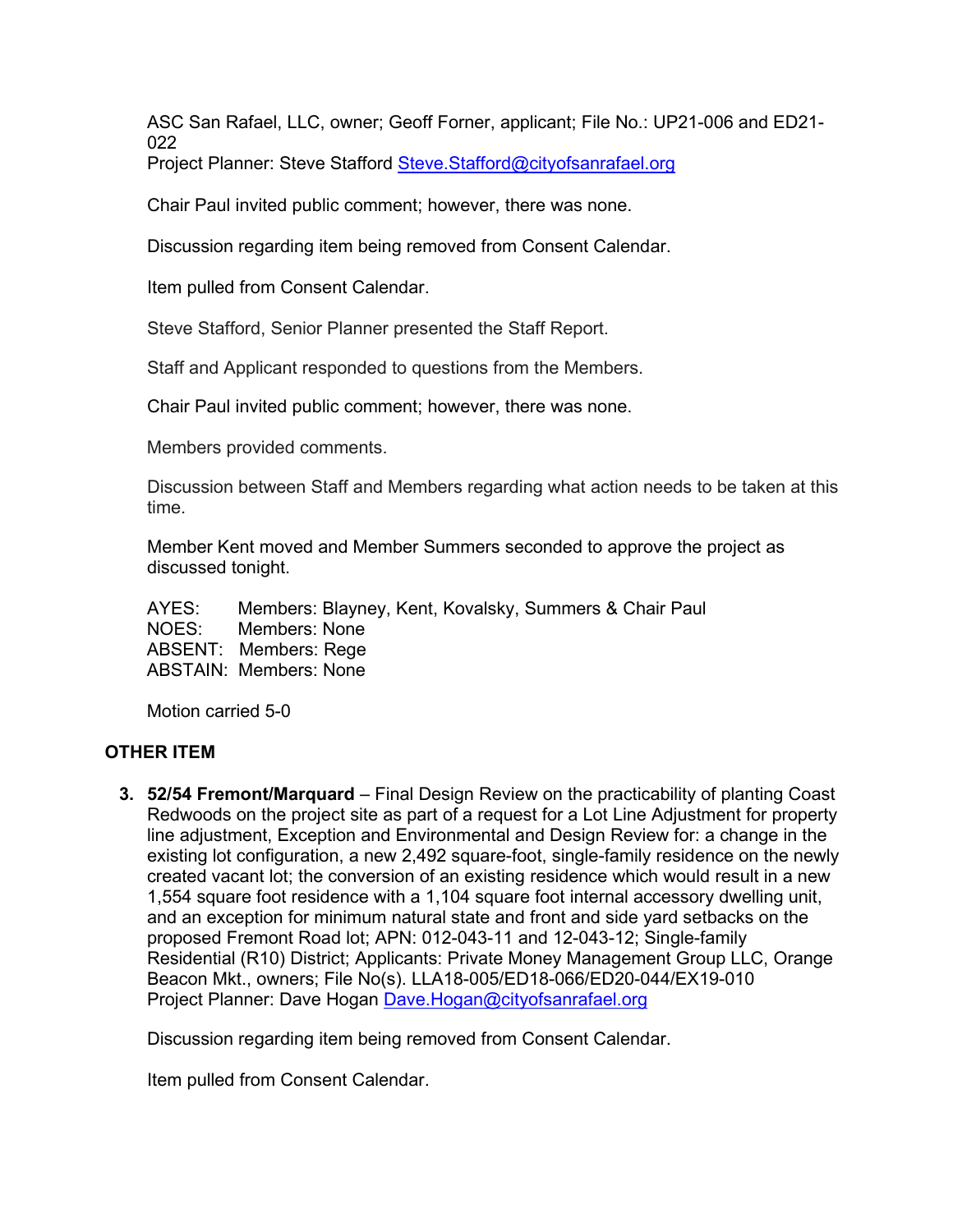Dave Hogan, Project Planner presented the Staff Report.

Staff responded to questions from the Members.

City Attorney Rob Epstein provided comments regarding the recusal petition for Member Stewart Summers for this item. He is comfortable with Member Summers' participation in the item based on the information that he gained from Member Summers.

City Attorney Rob Epstein responded to questions from the Members.

Member Summers provided comments.

Applicant Team gave a presentation.

Chair Paul invited public comment.

**Speakers:** Hayley Ballard, Bill Carney, Sustainable San Rafael, Maren De Graff, Davis Perkins, Victoria DeWitt, DFaulkner, Judy Schriebman, Sierra Club Marin group, Brian Walsh, West End Neighborhood Association, Paula Spencer, Steve Thomson, Susan Bradford, Caroline Fawley

Applicant Team continued with their presentation.

Staff responded to questions from the Members.

Members provided comments.

Member Blayney moved and Member Kent seconded to recommend that the applicant add two or three redwoods.

Discussion regarding motion.

Staff provided comments.

AYES: Members: Blayney, Kent, Kovalsky, & Summers NOES: Members: Chair Paul ABSENT: Members: Rege ABSTAIN: Members: None

Motion carried 4-1

#### **DIRECTOR'S REPORT**

Planning Manager reported on the following items:

• City Council adopted an Accessory Dwelling Unit (ADU) Ordinance on November 15 with no restrictions based on certain streets, no discretionary option

• Staff is restarting Objective Design Standards adoption

• Next Design Review Board meeting will be on December 7 – Member Summers noted that he will not be in attendance